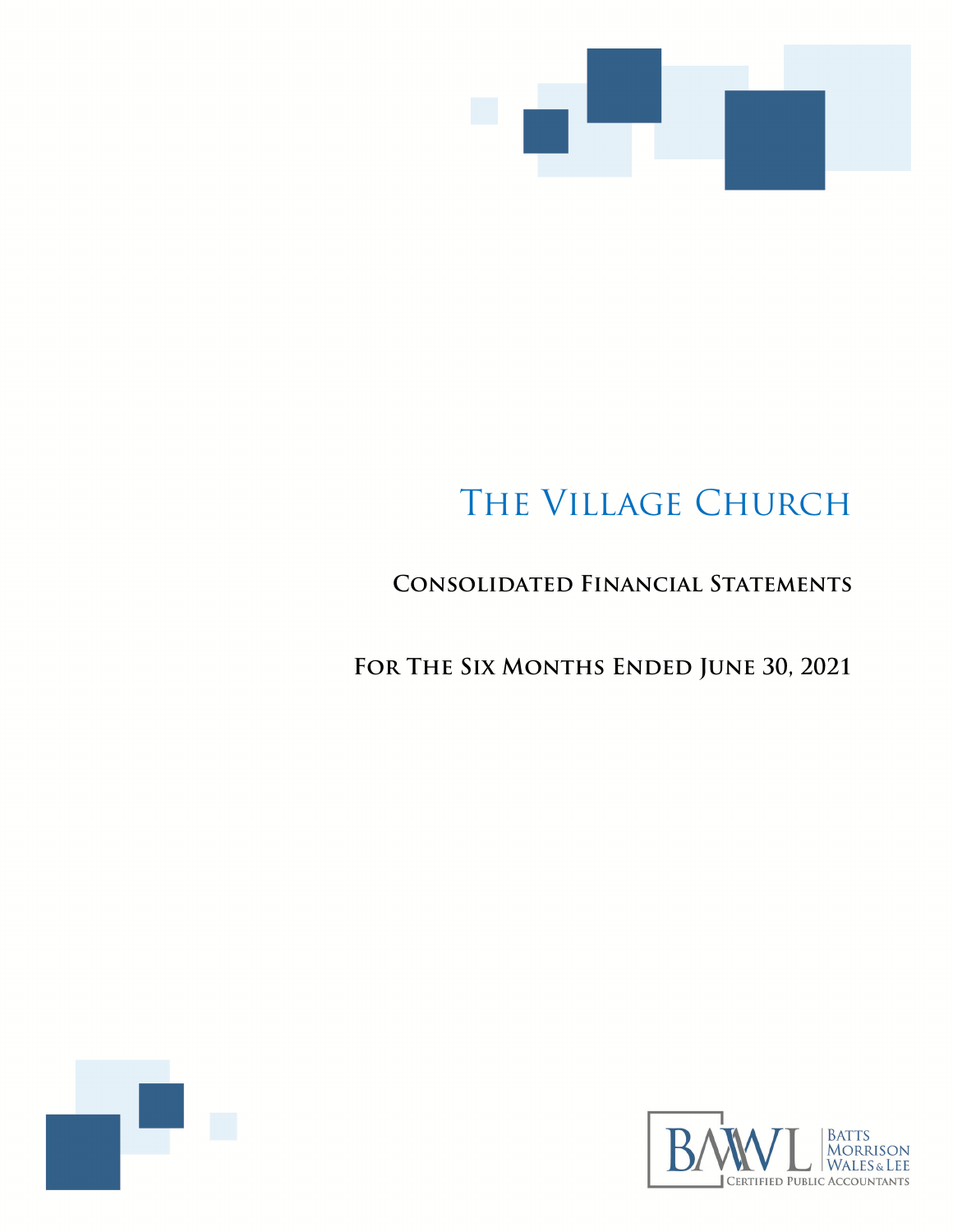

#### **REPORT OF INDEPENDENT AUDITOR**

The Central Elders Board The Village Church Flower Mound, Texas

We have audited the accompanying consolidated financial statements of The Village Church ("the Church"), which consist of the consolidated statement of financial position as of June 30, 2021, the related consolidated statements of activities, cash flows, and functional expenses for the six months then ended, and the related notes to the consolidated financial statements.

#### *Management's Responsibility for the Consolidated Financial Statements*

Managementis responsible for the preparation and fair presentation ofthese consolidated financial statements in accordance with accounting principles generally accepted in the United States of America; this includes the design, implementation, and maintenance of internal control relevantto the preparation and fair presentation of consolidated financial statements that are free from material misstatement, whether due to fraud or error.

#### *Auditor's Responsibility*

Our responsibility is to express an opinion on these consolidated financial statements based on our audit. We conducted our audit in accordance with auditing standards generally accepted in the United States of America. Those standards require that we plan and perform the audit to obtain reasonable assurance about whether the consolidated financial statements are free from material misstatement.

An audit involves performing procedures to obtain audit evidence about the amounts and disclosures in the consolidated financial statements. The procedures selected depend on the auditor's judgment, including the assessment of the risks of material misstatement of the consolidated financial statements, whether due to fraud or error. In making those risk assessments, the auditor considers internal control relevant to the Church's preparation and fair presentation of the consolidated financial statements in order to design audit procedures that are appropriate in the circumstances, but not for the purpose of expressing an opinion on the effectiveness of the Church's internal control. Accordingly, we express no such opinion. An audit also includes evaluating the appropriateness of accounting policies used and the reasonableness of significant accounting estimates made by management, as well as evaluating the overall presentation of the consolidated financial statements.

We believe that the audit evidence we have obtained is sufficient and appropriate to provide a basis for our audit opinion.

#### *Opinion*

In our opinion, the consolidated financial statements referred to above present fairly, in all material respects, the consolidated financial position of The Village Church as of June 30, 2021, the consolidated changes in its net assets, and its consolidated cash flows for the six months then ended in accordance with accounting principles generally accepted in the United States of America. 

Botts Morrison Woles Flee, P.A.

BATTS MORRISON WALES & LEE, P.A.

Plano, Texas December 17, 2021

**Batts Morrison Wales & Lee, P.A.** • **Certified Public Accountants**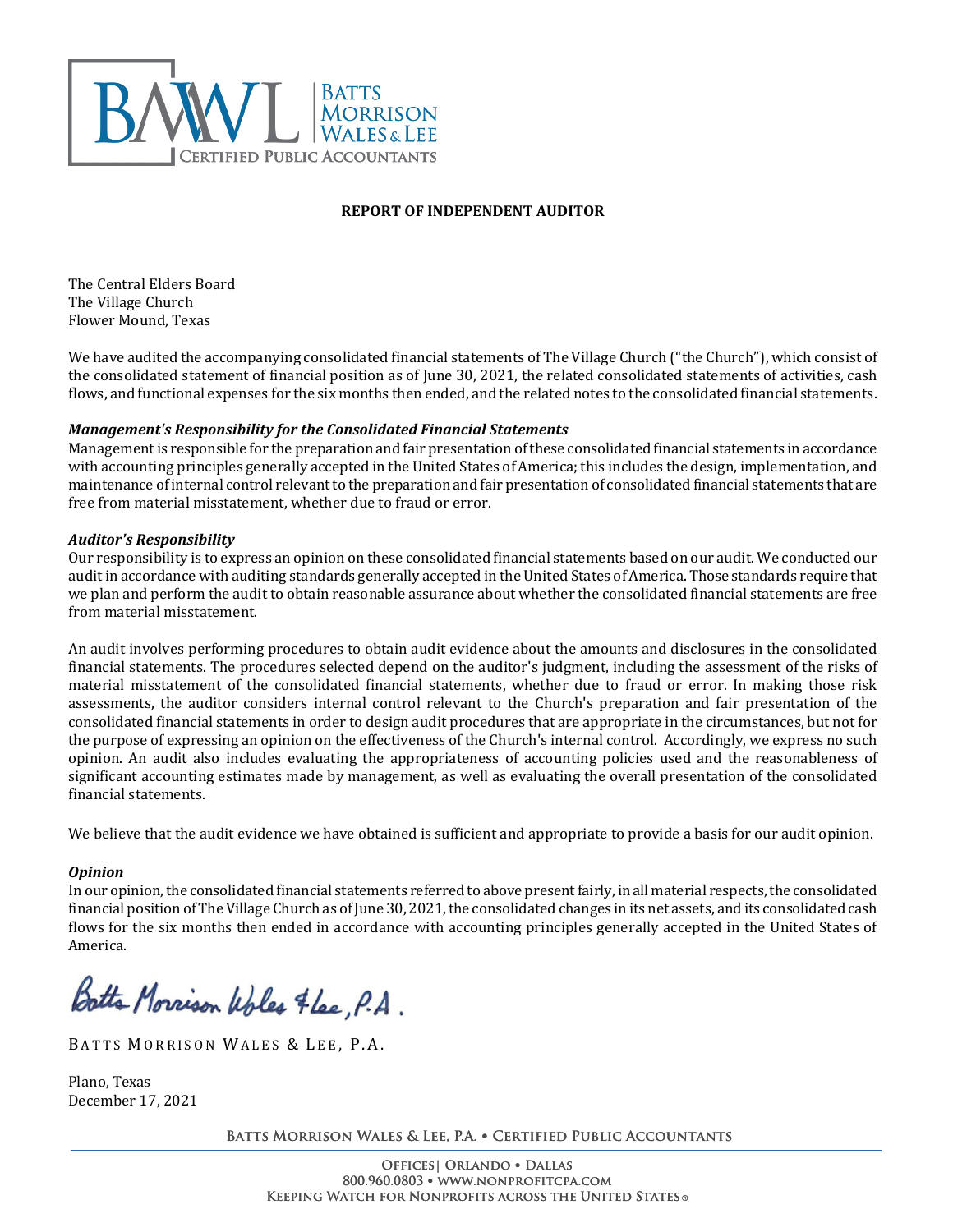CONSOLIDATED STATEMENT OF FINANCIAL POSITION

June 30, 2021

#### **ASSETS**

| <b>ASSETS</b>                           |                  |
|-----------------------------------------|------------------|
| Cash and cash equivalents               | \$<br>12,996,580 |
| Cash designated for long-term purposes  | 10,000,000       |
| Investments                             | 5,976,671        |
| Note receivable, net                    | 816,349          |
| Property and equipment, net             | 16,116,166       |
| Other assets                            | 409,206          |
| <b>Total assets</b>                     | 46,314,972<br>S  |
| <b>LIABILITIES AND NET ASSETS</b>       |                  |
| <b>LIABILITIES</b>                      |                  |
| Accounts payable and accrued expenses   | \$<br>444,121    |
| Other liabilities                       | 206,597          |
| <b>Total liabilities</b>                | 650,718          |
| <b>NET ASSETS</b>                       |                  |
| Without donor restrictions              |                  |
| Undesignated                            | 9,805,454        |
| Designated for property and equipment   | 16,116,166       |
| Board designated                        | 14,620,530       |
| Management designated                   | 1,327,990        |
| Total without donor restrictions        | 41,870,140       |
| With donor restrictions                 | 3,794,114        |
| <b>Total net assets</b>                 | 45,664,254       |
| <b>Total liabilities and net assets</b> | 46,314,972<br>\$ |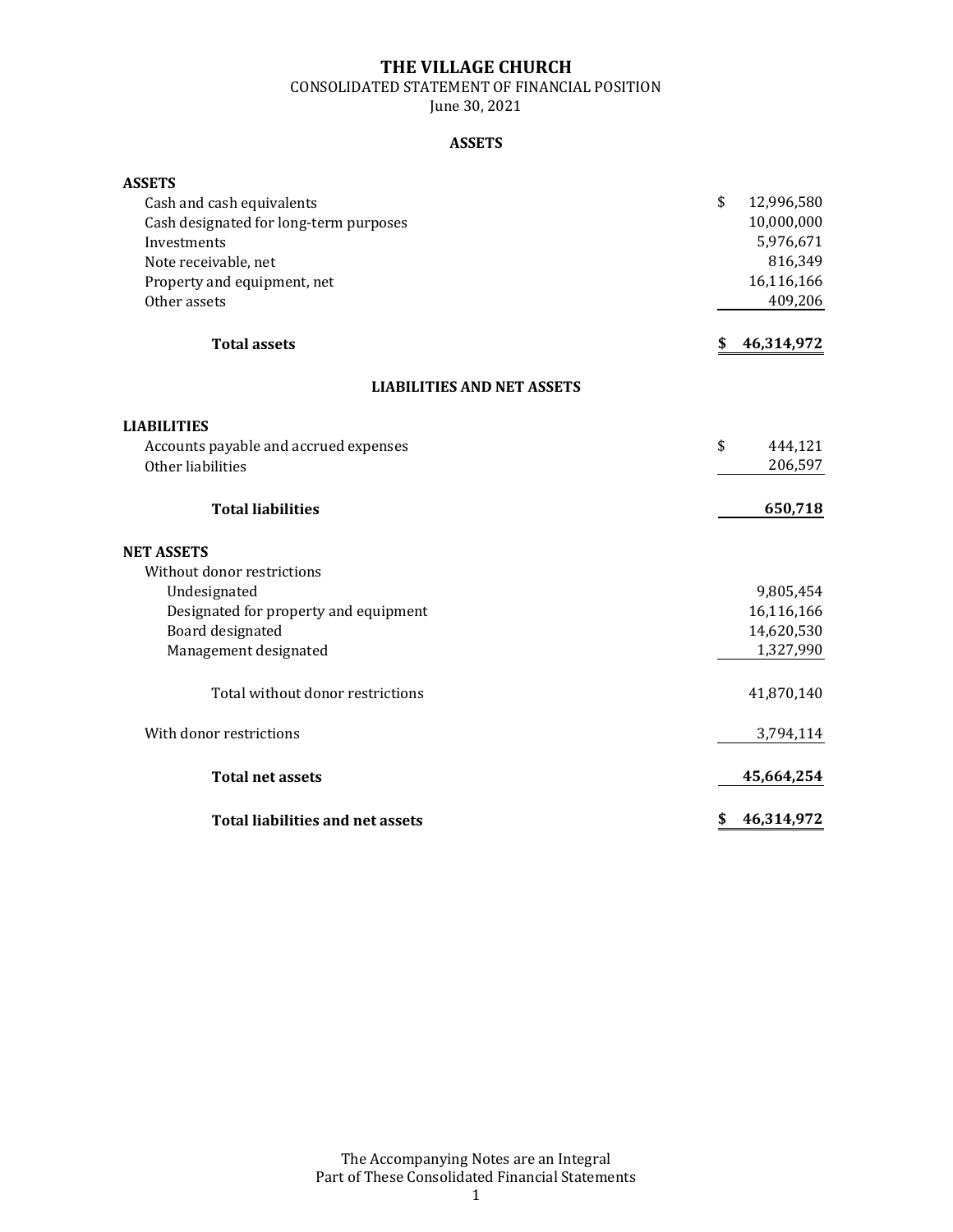## CONSOLIDATED STATEMENT OF ACTIVITIES

For The Six Months Ended June 30, 2021

|                                                                                       | Without donor<br>restrictions | With donor<br>restrictions | Total           |  |
|---------------------------------------------------------------------------------------|-------------------------------|----------------------------|-----------------|--|
| <b>PUBLIC SUPPORT AND REVENUE AND NET</b><br><b>ASSETS RELEASED FROM RESTRICTIONS</b> |                               |                            |                 |  |
| Contributions without donor restrictions                                              | \$<br>6,493,636               | \$                         | \$<br>6,493,636 |  |
| Contributions with donor restrictions                                                 |                               | 1,324,061                  | 1,324,061       |  |
| Other revenue, net                                                                    | 618,582                       |                            | 618,582         |  |
| Net assets released from restrictions                                                 | 792,605                       | (792, 605)                 |                 |  |
| Total public support and revenue and                                                  |                               |                            |                 |  |
| net assets released from restrictions                                                 | 7,904,823                     | 531,456                    | 8,436,279       |  |
| <b>EXPENSES</b>                                                                       |                               |                            |                 |  |
| Program activities                                                                    | 8,492,863                     |                            | 8,492,863       |  |
| Supporting activities                                                                 | 1,480,422                     |                            | 1,480,422       |  |
| <b>Total expenses</b>                                                                 | 9,973,285                     |                            | 9,973,285       |  |
| <b>CHANGE IN NET ASSETS</b>                                                           | (2,068,462)                   | 531,456                    | (1,537,006)     |  |
| <b>NET ASSETS - Beginning of period</b>                                               | 43,938,602                    | 3,262,658                  | 47,201,260      |  |
| <b>NET ASSETS - End of period</b>                                                     | 41,870,140                    | 3,794,114                  | 45,664,254      |  |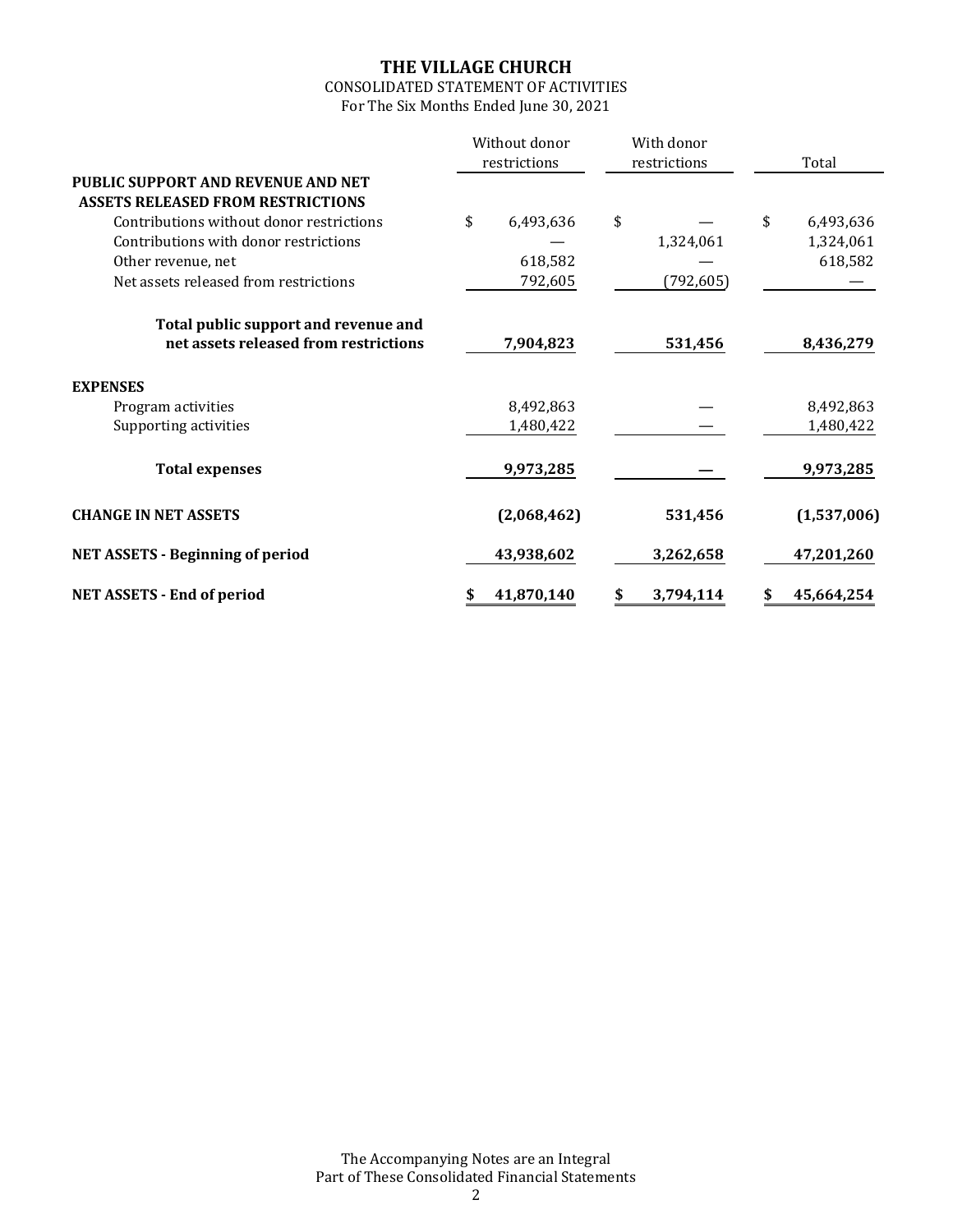## CONSOLIDATED STATEMENT OF CASH FLOWS

For The Six Months Ended June 30, 2021

| <b>OPERATING CASH FLOWS</b>                                               |                   |
|---------------------------------------------------------------------------|-------------------|
| Cash received from contributors                                           | \$<br>7,817,697   |
| Other revenue received                                                    | 501,694           |
| Cash paid for operating activities and costs                              | (7,070,738)       |
| Net operating cash flows                                                  | 1,248,653         |
| <b>INVESTING CASH FLOWS</b>                                               |                   |
| Principal payments received on ministry program loan from Citizens Church | 119,466           |
| Net proceeds from sales of investments                                    | 59,353            |
| Net purchases of and improvements to property and equipment               | (149, 751)        |
| Net investing cash flows                                                  | 29,068            |
| NET CHANGE IN CASH, CASH EQUIVALENTS, AND DESIGNATED CASH                 | 1,277,721         |
| CASH, CASH EQUIVALENTS, AND DESIGNATED CASH - Beginning of period         | 21,718,859        |
| CASH, CASH EQUIVALENTS, AND DESIGNATED CASH - End of period               | 22,996,580        |
| REPORTED IN THE CONSOLIDATED STATEMENT OF FINANCIAL POSITION              |                   |
| <b>AS FOLLOWS</b>                                                         |                   |
| Cash and cash equivalents                                                 | \$<br>12,996,580  |
| Cash designated for long-term purposes                                    | 10,000,000        |
| Total cash, cash equivalents, and designated cash                         | 22,996,580        |
| RECONCILIATION OF CHANGE IN NET ASSETS TO NET OPERATING CASH              |                   |
| <b>FLOWS</b>                                                              |                   |
| Change in net assets                                                      | \$<br>(1,537,006) |
| Adjustments to reconcile change in net assets to net operating cash flows |                   |
| Depreciation                                                              | 393,309           |
| Gain on investments                                                       | (152, 147)        |
| Noncash grant expense - Redemption Story Church (See Note G)              | 2,507,908         |
| Change in other assets and liabilities                                    | 71,658            |
| Change in accounts payable and accrued expenses                           | (35,069)          |
| Net operating cash flows                                                  | \$<br>1,248,653   |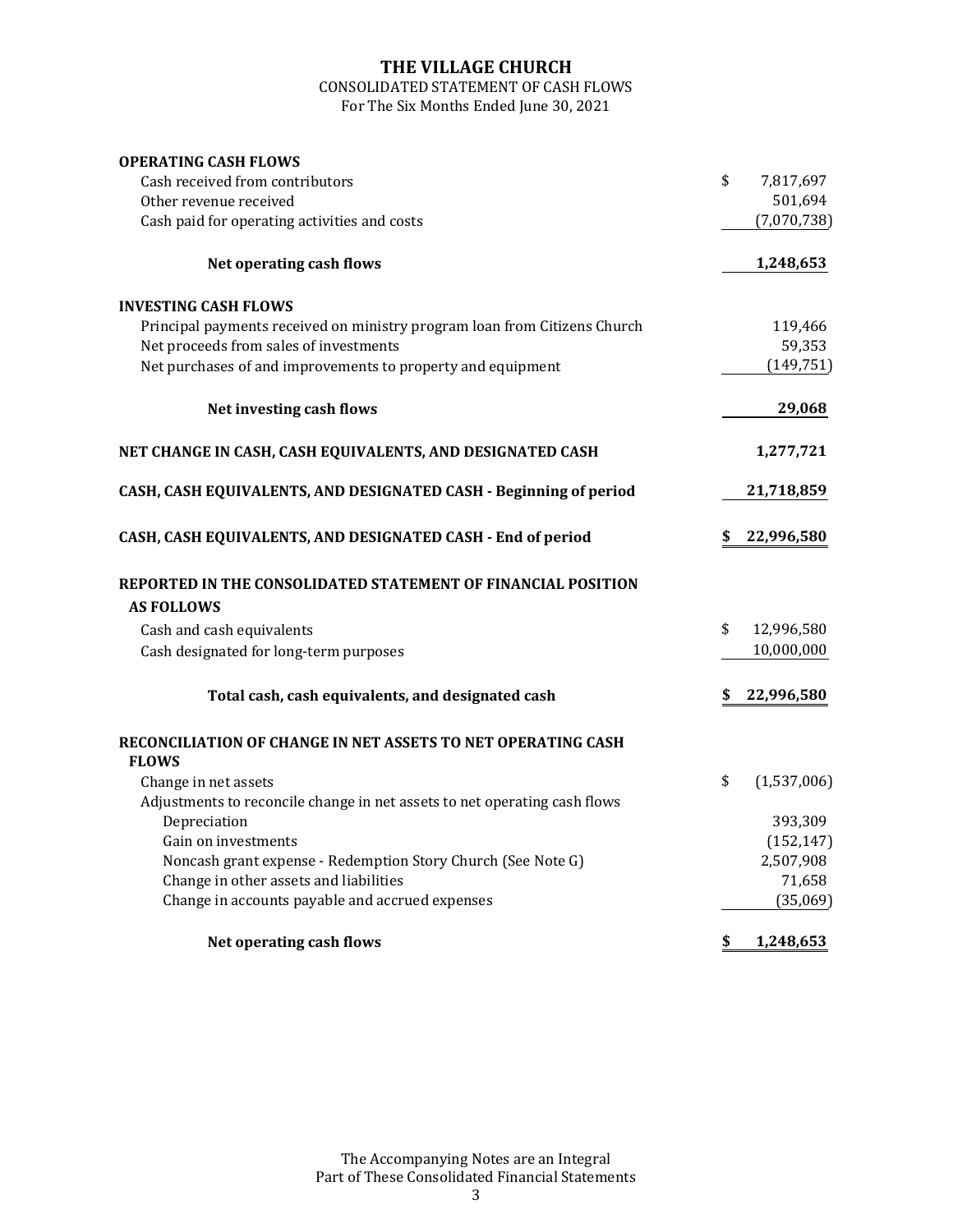#### CONSOLIDATED STATEMENT OF FUNCTIONAL EXPENSES For The Six Months Ended June 30, 2021

|                                            | Program<br>activities | Supporting<br>activities | Total expenses  |
|--------------------------------------------|-----------------------|--------------------------|-----------------|
| <b>Grants to Redemption Story Church</b>   | \$<br>3,387,601       | \$                       | \$<br>3,387,601 |
| Personnel costs                            | 2,617,805             | 714,071                  | 3,331,876       |
| 0ther                                      | 528,296               | 40,700                   | 568,996         |
| Facilities management and utilities        | 445,407               | 14,541                   | 459,948         |
| Ministry events and activities             | 409,846               | 7,012                    | 416,858         |
| Donations to third parties and benelovence | 408,776               |                          | 408,776         |
| Depreciation                               | 380,875               | 12,434                   | 393,309         |
| Office expense and supplies                | 51,099                | 311,317                  | 362,416         |
| Professional services and fees             | 76,442                | 200,812                  | 277,254         |
| Non-capitalized project expenditures       | 81,032                | 102,589                  | 183,621         |
| Insurance                                  | 104,478               | 3,411                    | 107,889         |
| Rent                                       | 1,206                 | 73,535                   | 74,741          |
| <b>Total expenses</b>                      | 8,492,863             | 1,480,422                | 9,973,285       |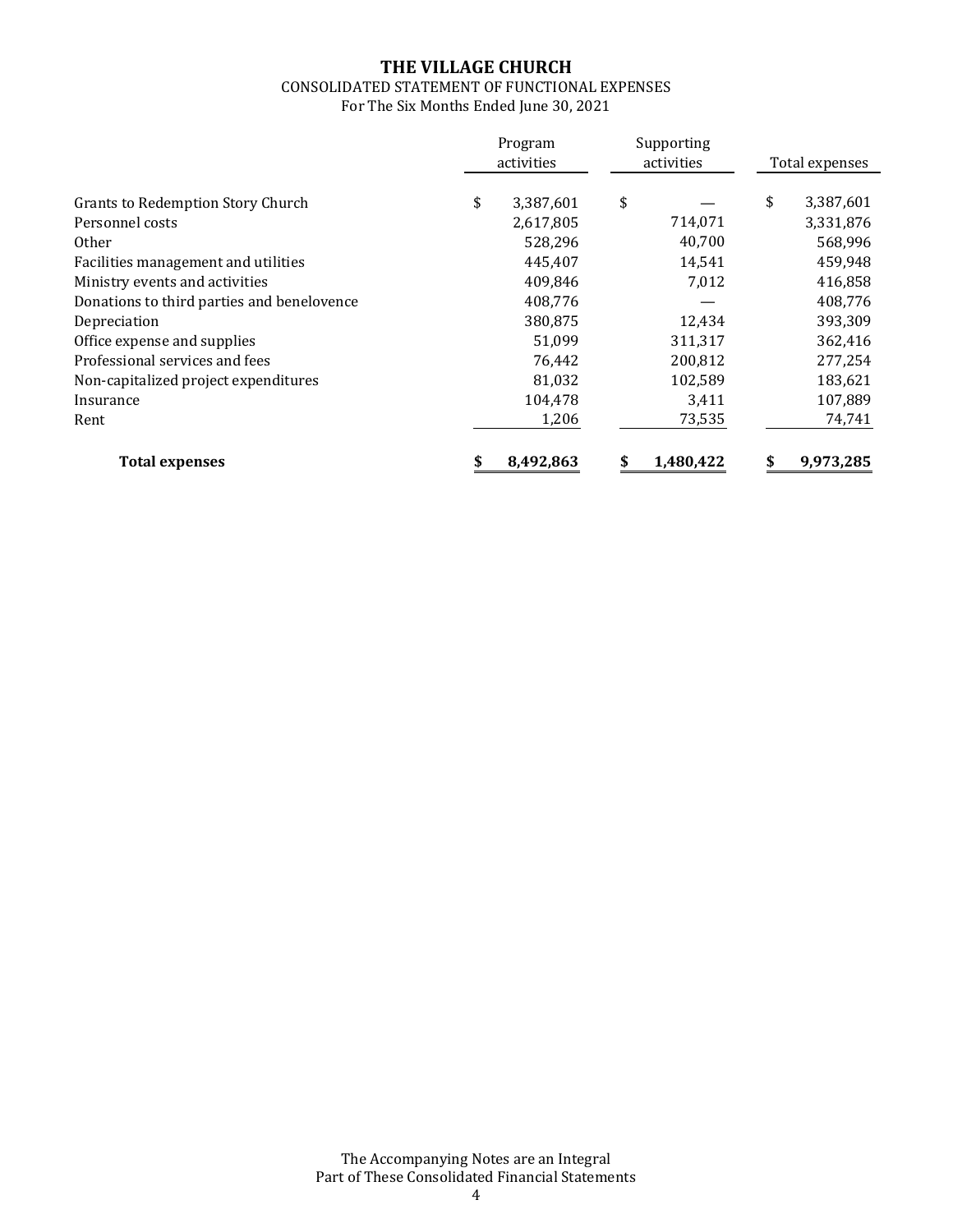### **THE VILLAGE CHURCH** NOTES TO CONSOLIDATED FINANCIAL STATEMENTS

#### June 30, 2021

#### **NOTE A – NATURE OF ACTIVITIES AND BASIS OF CONSOLIDATION**

The Village Church ("the Church") is a not-for-profit Texas corporation which exists to bring glory to God by making disciples through gospel‐centeredworship, gospel‐centered community, gospel‐centered service, and gospel‐centered multiplication. As of June 30, 2021, the Church operated two campuses in the Dallas‐Fort Worth Metroplex – one each located in Flower Mound and Southlake, Texas. In a previous year, the Church operated one additional campus located in Fort Worth, Texas.

In conformity with accounting principles generally accepted in the United States of America ("U.S. GAAP"), the consolidated financial statements of the Church include the accounts of TVC Consulting, LLC ("TVCC"), which is a separate legal entity. TVCC is a Texas single‐member limited liability company formed to support the activities and purposes of the Church. The Church is the sole member of TVCC. 

All significant interorganization balances and transactions have been eliminated in consolidation.

#### **NOTE B – SUMMARY OF SIGNIFICANT ACCOUNTING POLICIES**

#### **Revenue recognition**

The Church recognizes cash contributions as revenue when the contributions are received by the Church. Contributions received are recorded as without or with donor restrictions depending on the existence and/or nature of any donor restrictions. When a restriction expires (that is, when a stipulated time restriction ends or purpose restriction is accomplished), net assets with donor restrictions are reclassified to net assets without donor restrictions and reported in the consolidated statement of activities as "net assets released from restrictions."

#### **Cash and cash equivalents**

The Church considers investment instruments purchased or donated with original maturities of three months or less to be cash equivalents.

#### **Cash designated for long‐term purposes**

Cash designated for long‐term purposes consist of amounts designated by the Central Elders Board for Flower Mound campus expansion.

#### **Investments**

Investments are carried at estimated fair value.

#### **Note receivable, net**

The Church's note receivable is stated atthe unpaid principal amount outstanding, reduced by an allowance for loan losses (if any), and is collateralized by a deed of trust. The Church estimates the allowance for loan losses based on an analysis of the note, taking into consideration the age of the past due amounts and assessment of ability to pay. Amounts are considered past due when payments are not made in accordance with specified terms. Amounts are written off upon management's determination that amounts are uncollectible.

#### **Property and equipment, net**

Property and equipment are stated at cost, if purchased, or estimated fair value on the date of donation, if donated. Depreciation is provided using the straight-line method over the estimated useful lives of the assets.

#### **Functional allocation of expenses**

The consolidated statement of functional expenses presents expenses by function and natural classification. Expenses directly attributable to a specific functional area are reported as expenses ofthose functional areas. Indirect costs that benefit multiple functional areas are allocated among the various functional areas based primarily on employee time and space utilization.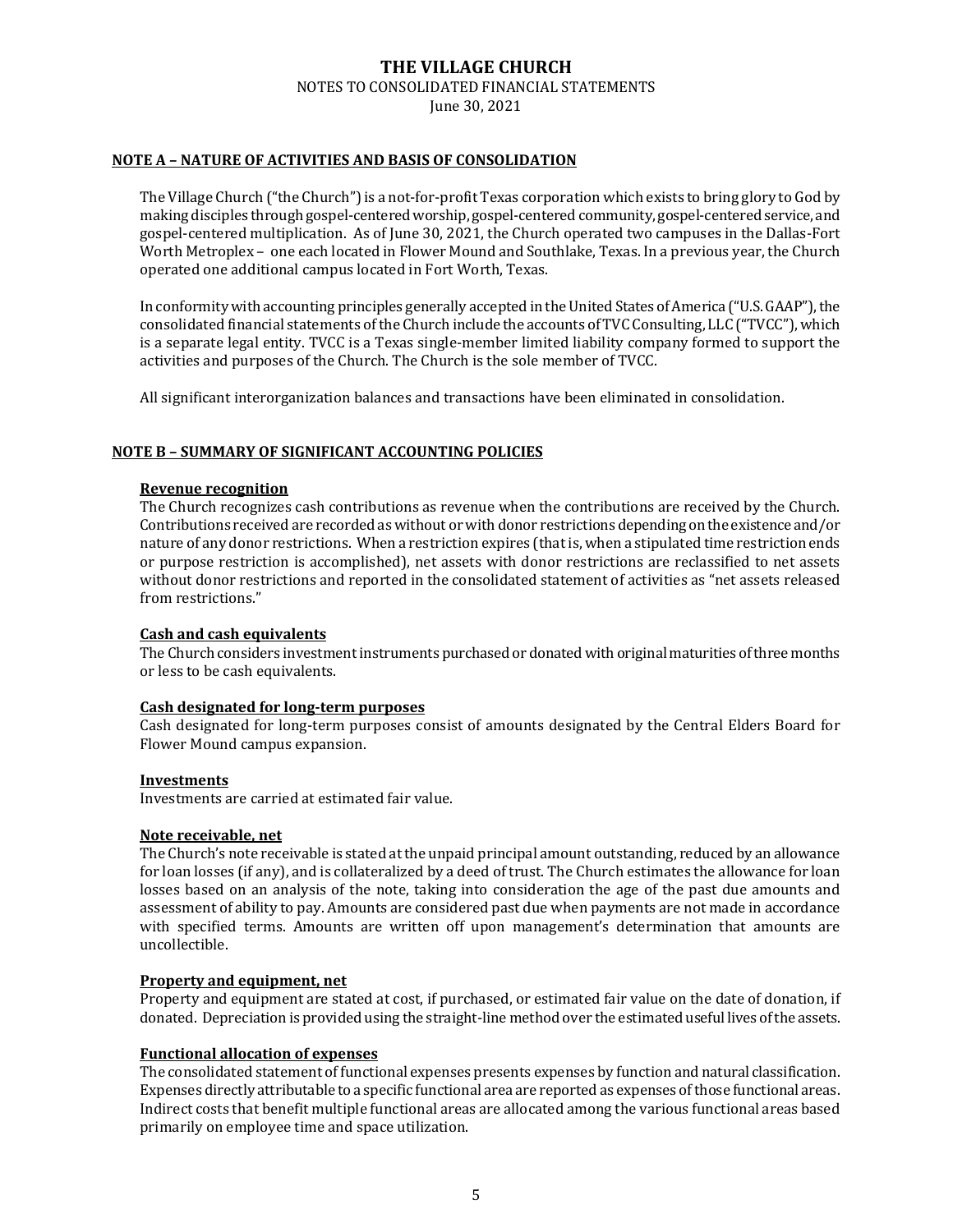NOTES TO CONSOLIDATED FINANCIAL STATEMENTS

June 30, 2021

#### **NOTE B – SUMMARY OF SIGNIFICANT ACCOUNTING POLICIES (Continued)**

#### **Net assets**

Net assets without donor restrictions are available for use at the discretion of the Central Elders Board and/or management for general operating purposes. Board designated net assets consist of amounts designated by the Central Elders Board for campus expansion, church planting, and reserve purposes. Management designated net assets consist of amounts designated by management for church planting and reserve purposes. Net assets with donor restrictions consist of amounts with uses limited by donor-imposed time and/or purpose restrictions.

#### **Income taxes**

The Church is exempt from federal income tax as an organization described in Section 501(c)(3) of the Internal Revenue Code and from state income tax pursuant to Texas law. The Church is further classified as a public charity and not a private foundation for federal tax purposes. TVCC is considered a disregarded entity for income tax purposes. The Church and TVCC have not incurred unrelated business income taxes. As a result, no income tax provision or liability has been provided for in the accompanying consolidated financial statements. 

#### **Use of estimates**

Management uses estimates and assumptions in preparing the consolidated financial statements. Those estimates and assumptions affect the reported amounts of assets and liabilities, the disclosure of contingent assets and liabilities, and reported revenues and expenses. Significant estimates used in preparing these consolidated financial statements relate to the estimated fair value of investments and determining the useful lives of property and equipment. Actual results could differ from the estimates.

#### **Economic uncertainties**

In January 2020, the World Health Organization ("WHO") announced a global health emergency related to the outbreak of a virus originating in China. In March 2020, WHO elevated the classification of the outbreak to a pandemic ("the pandemic"). Management is closely monitoring the potential impact of the pandemic on the Church's financial condition and has taken actions to mitigate its impact. Because ofthe unknown impact on global commerce, management is not able to estimate the effects of the pandemic on its operating results, financial condition, or liquidity for year ending June 30, 2022.

#### **NOTE C – LIQUIDITY AND AVAILABILITY OF RESOURCES**

Financial assets available for general expenditure within one year of the consolidated statement of financial position are as follows: 

| Financial assets available:                                              |                  |
|--------------------------------------------------------------------------|------------------|
| Cash and cash equivalents                                                | \$<br>12,996,580 |
| Cash designated for long-term purposes                                   | 10,000,000       |
| Investments                                                              | 5,976,671        |
| Note receivable, net                                                     | 816.349          |
| Total financial assets available within one year                         | 29.789.600       |
| Less amounts unavailable for general expenditure within one year due to: |                  |
| Maturities on note receivable due beyond one year                        | (577, 418)       |
| Amounts held subject to board designations                               | (14,620,530)     |
| Amounts held subject to management designations                          | (1,327,990)      |
| Net financial assets available within one year                           |                  |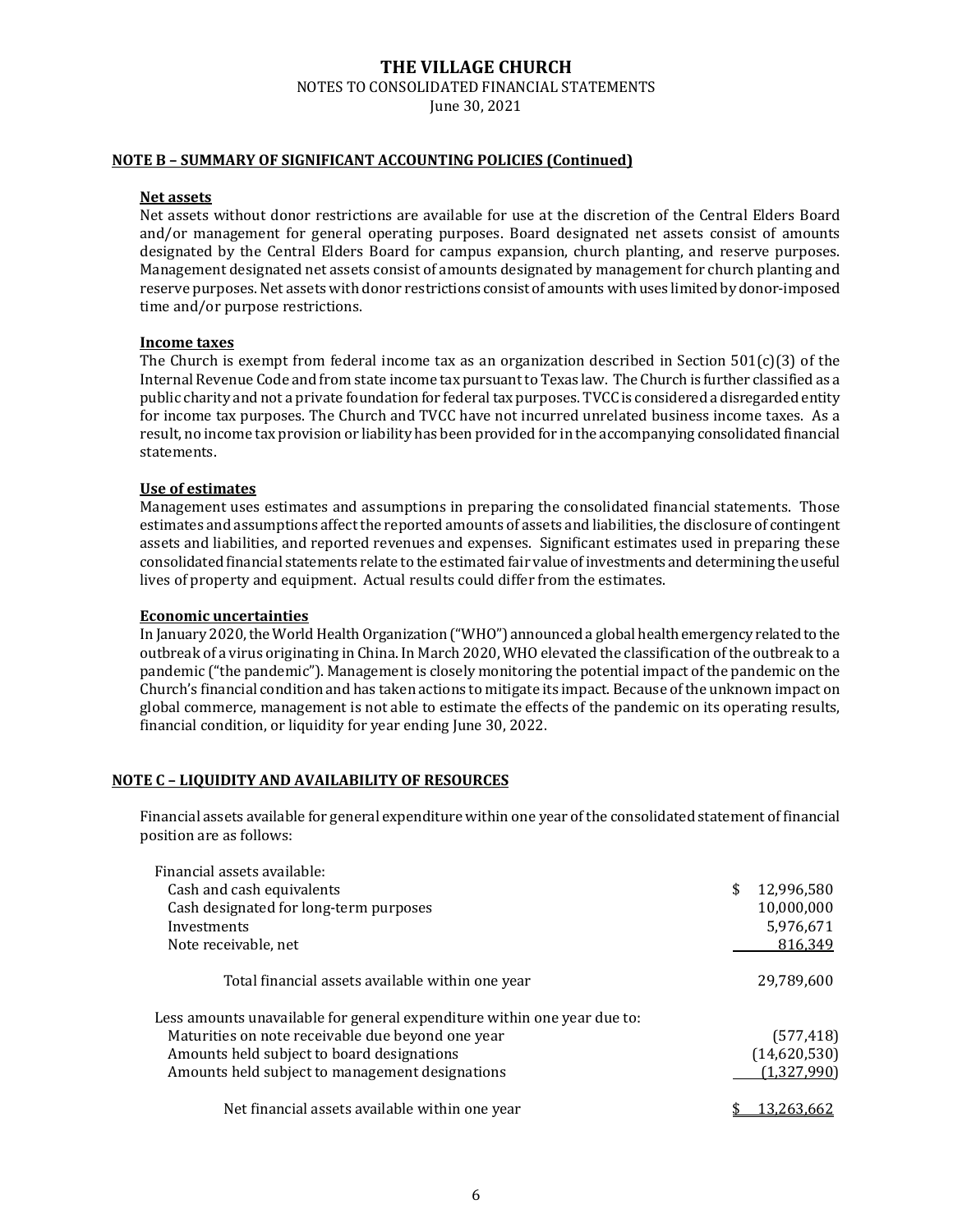NOTES TO CONSOLIDATED FINANCIAL STATEMENTS

June 30, 2021

#### **NOTE C – LIQUIDITY AND AVAILABILITY OF RESOURCES (Continued)**

The Church is primarily supported by contributions. As part of the Church's liquidity management, it structures its financial assets to be available as its general expenditures, liabilities, and other obligations come due. The Central Elders Board has designated certain amounts for campus expansion, church planting, and reserve purposes. Management has also designated certain amounts for church planting and reserve purposes. Because of the nature of the designations, these amounts may not be available for general expenditure within the next year; however, the Central Elders Board and management could make them available, if necessary.Donor‐restricted net assets are available for general expenditure within the next year, because the restrictions on net assets are expected to be met by conducting the normal activities of the Church in the coming year. Management believes the Church has sufficient financial assets available for general operations that may be drawn upon in the event of unanticipated financial distress or immediate liquidity need. 

#### **NOTE D – CONCENTRATION OF CREDIT RISK**

The Church maintains its cash and cash equivalents in deposit accounts which may not be federally insured, may exceed federally insured limits, or may be insured by an entity other than an agency of the federal government. The Church has not experienced any losses in such accounts and believes it is not exposed to any significant credit risk related to cash and cash equivalents. 

#### **NOTE E – PROPERTY AND EQUIPMENT**

Property and equipment consisted of the following:

**Category** 

| Land<br>Buildings and building improvements<br>Furniture, fixtures, and equipment<br>Construction in progress | \$<br>3,701,983<br>17,243,617<br>3,729,304<br>23,610 |
|---------------------------------------------------------------------------------------------------------------|------------------------------------------------------|
| Total property and equipment                                                                                  | 24,698,514                                           |
| Less: Accumulated depreciation                                                                                | (8,582,348)                                          |
| Net property and equipment                                                                                    |                                                      |

Depreciation expense amounted to \$393,309 for the six months ended June 30, 2021. 

#### **NOTE F – FAIR VALUE MEASUREMENTS**

U.S. GAAP defines fair value for an investment generally as the price an organization would receive upon selling the investment in an orderly transaction to an independent buyer in the principal or most advantageous market for the investment. The information available to measure fair value varies depending on the nature of each investment and its market or markets. Accordingly, U.S. GAAP recognizes a hierarchy of "inputs" an organization may use in determining or estimating fair value. The inputs are categorized into "levels" that relate to the extent to which an input is objectively observable and the extent to which markets exist for identical or comparable investments. In determining or estimating fair value, an organization is required to maximize the use of observable market data (to the extent available) and minimize the use of unobservable inputs. The hierarchy assigns the highest priority to unadjusted quoted prices inactive markets for identical assets (Level 1 inputs) and the lowest priority to unobservable inputs (Level 3 inputs). A financial instrument's level within the fair value hierarchy is based on the lowest level of any input that is significant to the fair value measurement.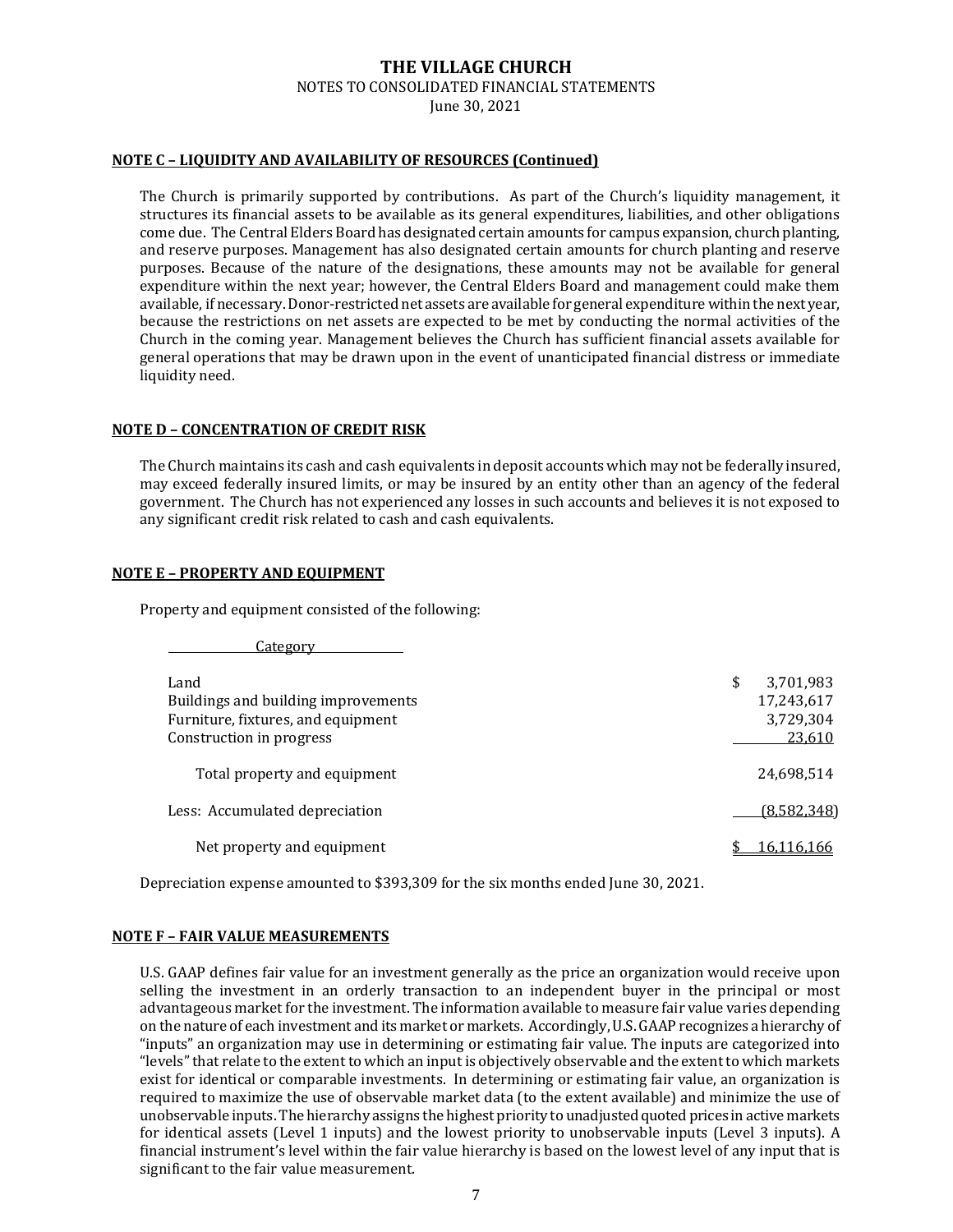#### **THE VILLAGE CHURCH** NOTES TO CONSOLIDATED FINANCIAL STATEMENTS

June 30, 2021

#### **NOTE F – FAIR VALUE MEASUREMENTS (Continued)**

Following is a description of each of the three levels of input within the fair value hierarchy:

Level 1 – unadjusted quoted market prices in active markets for identical items

Level 2 – other significant observable inputs (such as quoted prices for similar items)

Level 3 – significant unobservable inputs

Estimated fair value of assets measured on a recurring basis as of June 30, 2021, are as follows:

|                                                             | Total                    | Level 1 | Level 2 | Level 3   |
|-------------------------------------------------------------|--------------------------|---------|---------|-----------|
| Limited partnership interest<br>Common and preferred stocks | $5,906,671$ \$<br>70,000 | 70.000  |         | 5,906,671 |
| Total                                                       |                          | 70.000  |         |           |

The estimated fair value of the Church's limited partnership interest using Level 3 inputs consists primarily of investments in pooled funds which primarily invest in privately‐held enterprises. These investments can generally be liquidated at an amount approximating carrying value in the near-term with proper notice. The activity for Level 3 investments for the six month period ended June 30, 2021 was immaterial.

#### **NOTE G – CHURCH MULTIPLICATION STRATEGY**

The Church previously operated a campus located in Fort Worth, Texas. During the six months ended June 30, 2021, as part of its church multiplication strategy, the Church executed various agreements transferring ownership of certain real property and related improvements and certain personal propertywith a net book value of approximately \$2,508,000 to Redemption Story Church (a Texas nonprofit corporation) ("Redemption Story"). In addition, the Church made cash grants to Redemption Story of approximately \$880,000 to help sustain Redemption Story's activities during the transition period.

The Church recognized grant expense to Redemption Story Church of approximately \$3,388,000 during the six months ended June 30, 2021 which is recognized in the accompanying consolidated statement of functional expenses as "grants to Redemption Story Church."

#### **NOTE H – NET ASSETS WITH DONOR RESTRICTIONS**

Activity for net assets with donor restrictions was as follows during the six months ended June 30, 2021: 

|                                                        | Balance<br>January 1          | Contributions        | Releases                     | Balance<br>June 30 |
|--------------------------------------------------------|-------------------------------|----------------------|------------------------------|--------------------|
| "Multiply" campaign<br>Scholarships<br><b>Missions</b> | 3,086,958<br>4,318<br>171,382 | 1,060,013<br>264.048 | $(357, 175)$ \$<br>(435,430) | 3,789,796<br>4,318 |
| Total                                                  | 3.262.658                     | 1.324.061            | (792, 605)                   | 3.794.114          |